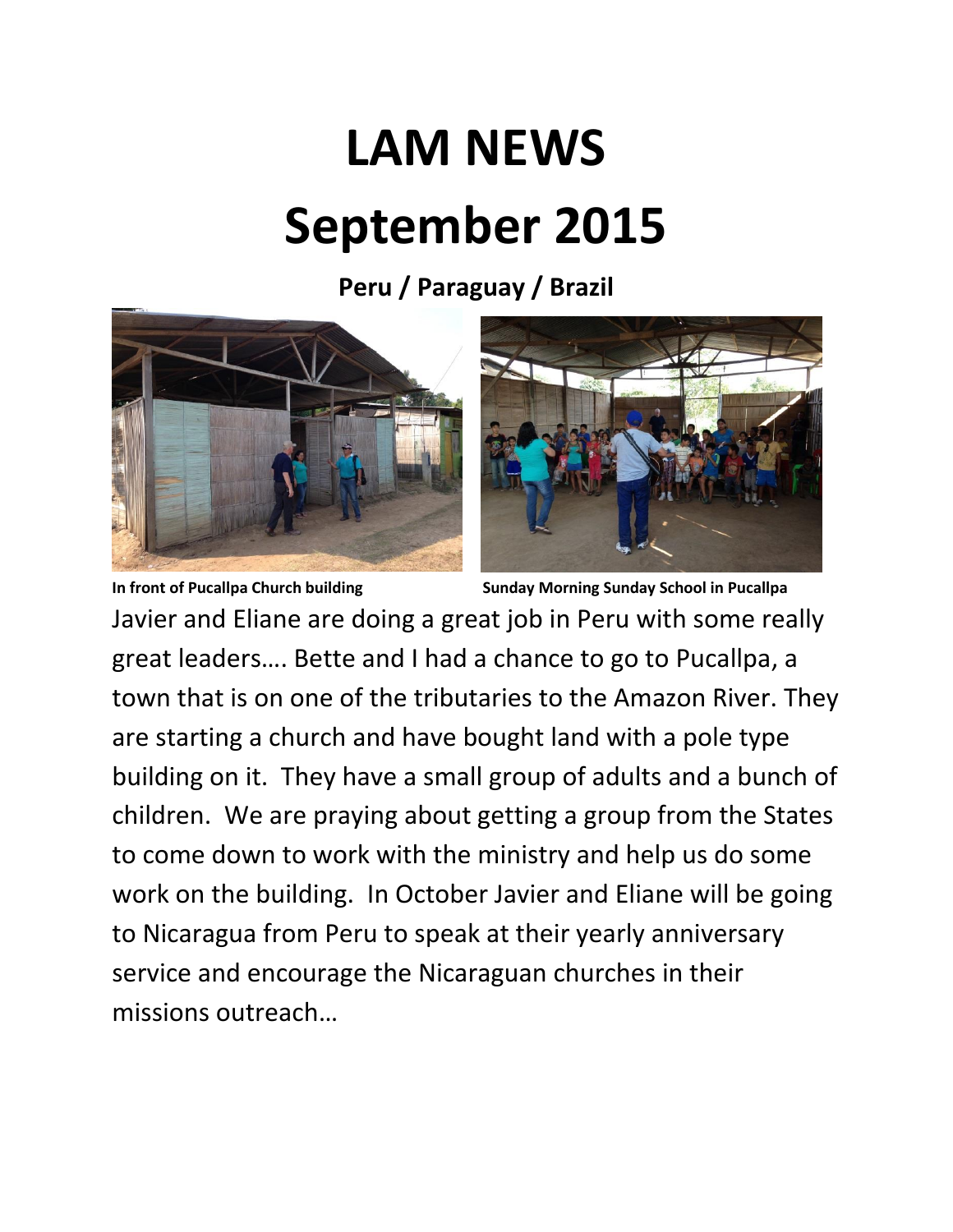



**Billy and Luis Carlos Norman preaching in CDE** 

Norman and Elaine Moody recently came for a visit and were a great encouragement for Ademir and Nilva in Brazil where they stayed. They were also with Daniel and Renata in Paraguay encouraging them with their soccer outreach ministry. Norman was able to preach at both churches… It was also great to have Luis Carlos from Gama (Brasilia), Brazil come and spend several days with us here in Paraguay. They have been supporting and involved with the ministry here since it started and have also been supporting the work in Foz, Brazil… We had a chance to talk church growth and how they can become even more involved with the ministry here. Bette and I will be basing out of Paraguay for a while as we try to help develop the church here in Ciudad Del Este and the Campus ministry /Coffee house ministry in Hernandarias. Along with Luis Carlos we are looking at bringing on another couple to help with the churches outreach and future growth.